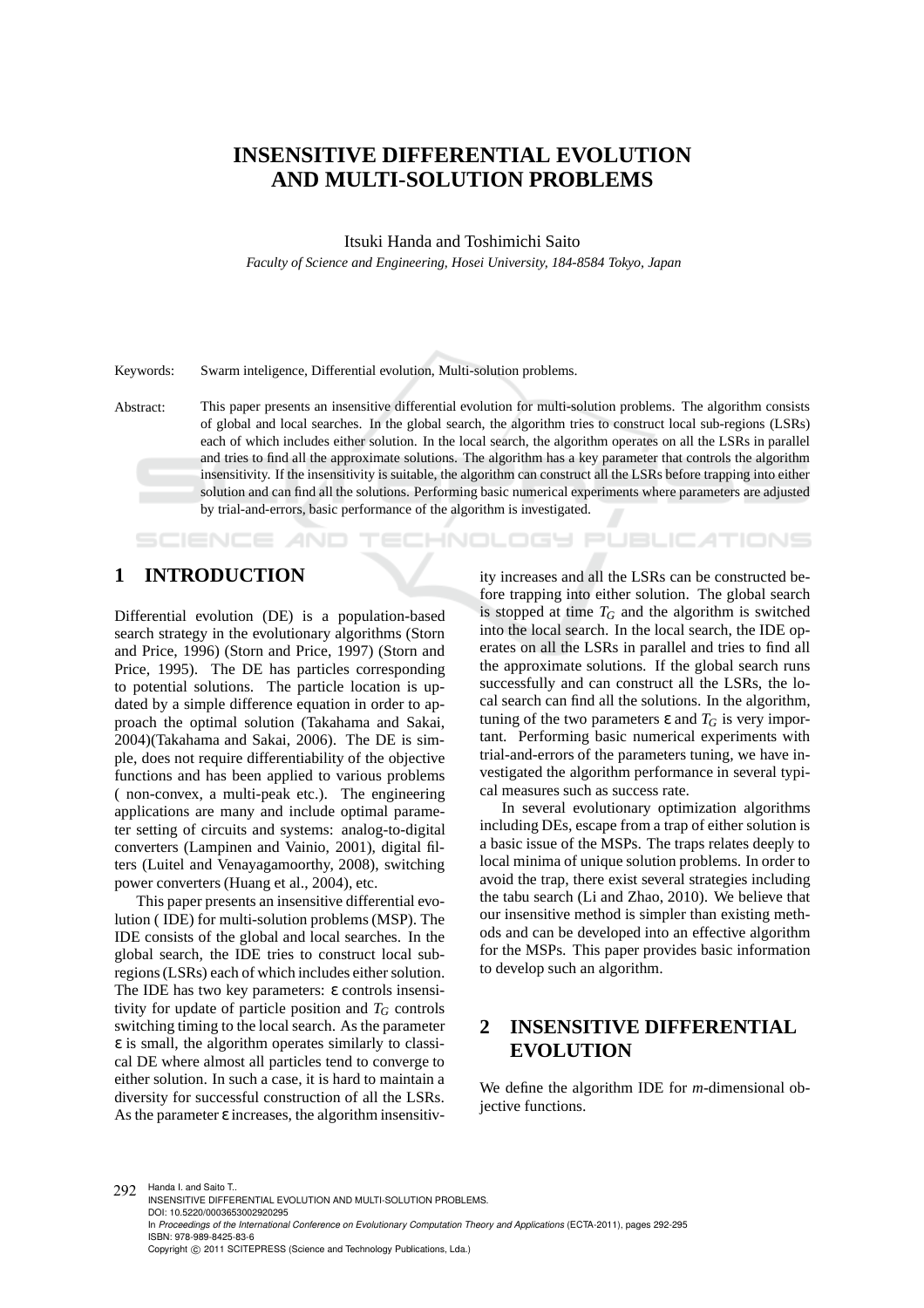$$
f(\vec{x}) \ge 0, \ \vec{x} \equiv (x_1, x_2, \cdots, x_m) \in R^m \tag{1}
$$

where the minimum value is normalized as 0. This positive definite function has multiple solutions in the search space *S*<sub>0</sub>:

$$
f(\vec{x}_s^i) = 0, \ i = 1 \sim N_s, \ \vec{x}_s^i = (x_{s1}^i, \cdots, x_{sm}^i) \in S_0 S_0 = \{x \mid |x_1| \le A, \cdots, |x_m| \le A\}
$$

where  $x_s^i$  is the *i*-th solution (*i* = 1 ∼ *N<sub>s</sub>*) and *N<sub>s</sub>* is the number of solutions. The search space is normalized as the center at the original with width *A*. The IDE has *N* pieces of particles whose search is characterized by the position vectors:

$$
X = \{\vec{x}_1, \cdots, \vec{x}_N\}, \ \vec{x}_i \equiv (x_{i1}, \cdots, x_{im}) \tag{2}
$$

where  $i = 1 \sim N$ . The vector  $\vec{x}_i$  is a potential solution and is desired to approach either solution. The IDE consists of two stages. The first stage is the global search that tries to construct the LSRs each of which includes either solution. The second stage is the local search that tries to find the approximate solution in all the LSRs. **IENCE** 

### **2.1 Global Search**

Let  $t_1$  denote the iteration number. The algorithm is defined by the following 5 steps.

**Step 1 (Initialization).** Let  $t_1 = 0$ . The particles  $\vec{x}_i(0)$  (*i* = 1 ∼ *N*) are initialized randomly in *S*<sub>0</sub>.

**Step 2 (Mutation).** Three vectors  $\vec{x}_{p1}(t_1)$ ,  $\vec{x}_{p2}(t_1)$ and  $\vec{x}_{p3}(t_1)$  are selected randomly from the set of particles *X* where  $x_{p1}^+(t_1) \neq x_{p2}^-(t_1) \neq x_{p3}^-(t_1)$  is assumed. A candidate vector  $\vec{y}_i(t_1)$  is made by

$$
\vec{y}_i(t_1) = \vec{x}_{p1}(t_1) + B(\vec{x}_{p2}(t_1) - \vec{x}_{p3}(t_1))
$$
 (3)

where B is the scaling parameter.

**Step 3 (Crossover).** Applying crossover for the candidate vector  $\vec{y}_i \equiv (y_{i1}, \dots, y_{im})$  and the parent  $\vec{x}_i \equiv$  $(x_{i1}, \dots, x_{im})$ , we obtain an offspring  $\vec{c}_i$ :

$$
(c_{i1}, \dots, c_{i(j-1)}) = (x_{i1}, \dots, x_{i(j-1)})
$$
  
\n
$$
c_{ij} = y_{ij}
$$
  
\n
$$
(c_{i(j+1)}, \dots, c_{im}) = \begin{cases} (y_{i(j+1)}, \dots, y_{im}) : \text{rate } P_c \\ (x_{i(j+1)}, \dots, x_{im}) : \text{rate } 1 - P_c \end{cases}
$$
  
\n(4)

where  $i = 1 \sim N$  and  $P_c$  is the crossover probability. The crossover point *j* is selected randomly from all particle subscripts  $\{1, \cdots, m\}$ .

**Step 4 (Survival).** The parent  $\vec{x}_i(t_1)$  is compared with the offspring  $\vec{c}_i(t_1)$  and is updated as the following:

$$
\vec{x}_i(t_1) = \vec{c}_i(t_1) \quad \text{if } f(\vec{c}_i(t_1)) < f(\vec{x}_i(t_1)) - \varepsilon \\
\vec{x}_i(t_1) = \vec{x}_i(t_1) \quad \text{if } f(\vec{c}_i(t_1)) > f(\vec{x}_i(t_1)) - \varepsilon\n\tag{5}
$$

 $\epsilon$  is a key parameter to control the insensitivity.

**Step 5.** Let  $t_1 = t_1 + 1$ , go to Step 2 and repeat until the maximum time limit *TG*.

### **2.2 Local Subregions**

The LSRs are constructed based on the set of updated particles

$$
P=\{\vec{x}_1,\cdots,\vec{x}_N\},\
$$

**Step 1.** Let *Nmax* denote the upper limit number of LSRs. Let *i* be the index of the LSR and let  $i = 1$ .

**Step 2.** The global best particle 
$$
\vec{x_g}
$$
 is selected:  
 $f(\vec{x_g}) \le f(\vec{x_i})$  for all *i*

Based on the global best, the *i*-th LSR is constructed

$$
\text{LSR}_i = \{ \vec{x} \mid \parallel \vec{x} - \vec{x}_g \parallel < r \}
$$

Fig. 1 illustrates the LSR construction. After the  $LSR_i$  is constructed, all the elements in  $LSR_i$  are removed from *P*.

**Step 3.** Let  $i = i + 1$ , go to step 2 and repeat until the upper limit *Nmax*.

### **2.3 Local Search**

In the local search, the IDE operates on all the LSRs in parallel. We define the local search for the LSR*<sup>i</sup>* . Let  $t_2$  denotes the iteration number. The particles in LSR*<sup>i</sup>* are denoted by

$$
X_i \equiv \{\vec{x}_1(t_2), \cdots, \vec{x}_{N_i}(t_2)\}
$$

The algorithm is defined by the following 5 steps.



Figure 1: Construction of the LSRs.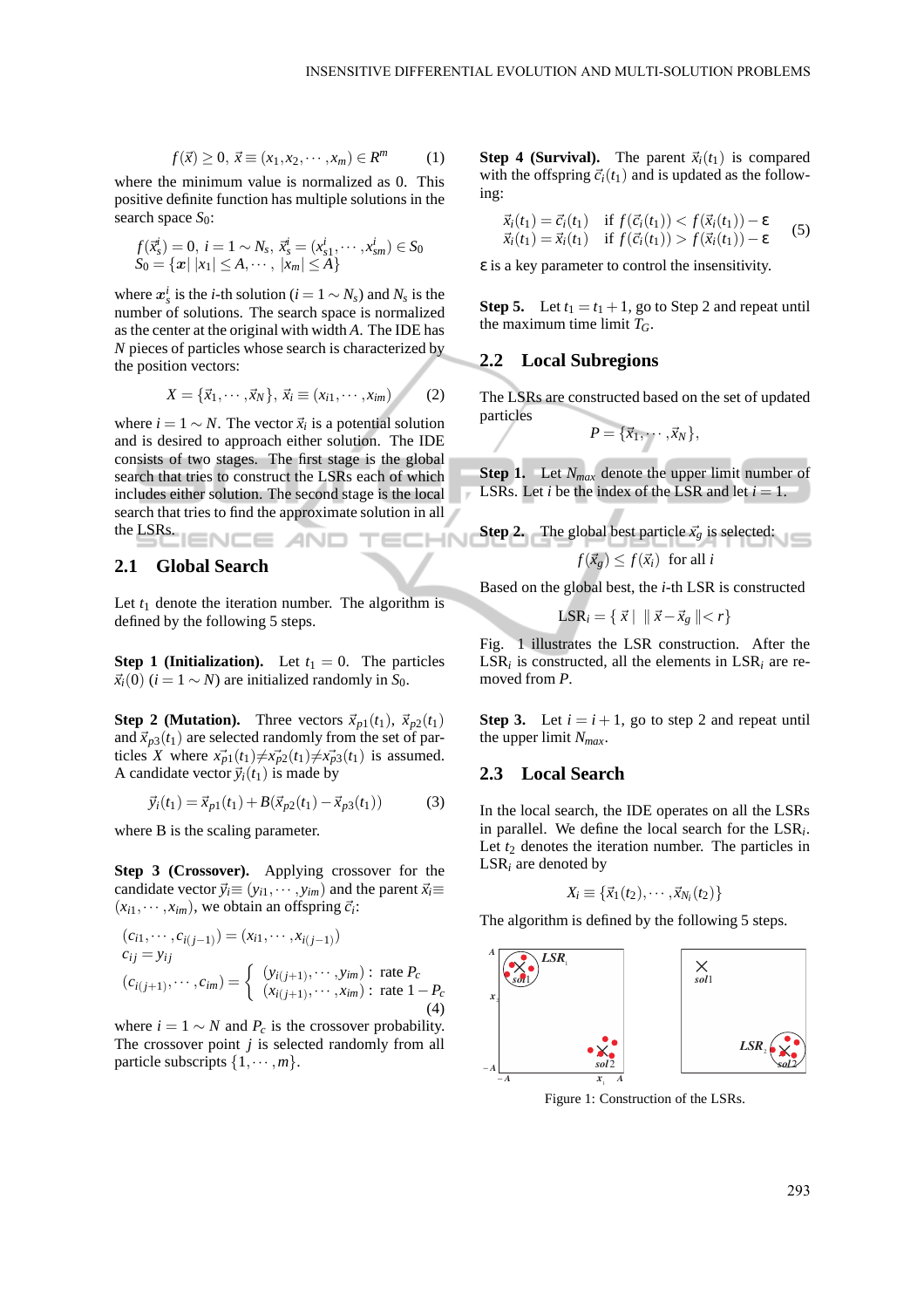#### **Step 1 (Initialization).** Let  $t_2 = 0$ .

**Step 2.** The mutation is defined by replacing  $t_1$ ,  $X$ and *N* in Step 2 in 2.1 with *t*2, *X<sup>i</sup>* and *N<sup>i</sup>* , respectively.

**Step 3.** The crossover is defined by replacing  $t_1$ ,  $X$ and *N* in Step 3 in 2.1 with  $t_2$ ,  $X_i$  and  $N_i$ , respectively.

**Step 4 (Survival).** The parent  $\vec{x}_i(t_2)$  is compared with the offspring  $\vec{c}_i(t_2)$  and is updated as the following:

$$
\vec{x}_i(t_2) = \vec{c}_i(t_2) \quad \text{if } f(\vec{c}_i(t_2)) < f(\vec{x}_i(t_2)) - \varepsilon_2 \\
\vec{x}_i(t_2) = \vec{x}_i(t_2) \quad \text{if } f(\vec{c}_i(t_2)) > f(\vec{x}_i(t_2)) - \varepsilon_2\n\tag{6}
$$

 $\varepsilon_2$  is a key parameter to control the insensitivity in the local search. Let  $f(\vec{x}_{Li})$  is the best in the LSR<sub>*i*</sub>. The algorithm is terminated if

 $f(\vec{x}_{Li}) \leq C_1$ 

where  $C_1$  is an approximation criterion and  $\vec{x}_{Li}$  is the approximate solution. Otherwise, go to Step 5.

**JENCE AND Step 5**: Let  $t_2 = t_2 + 1$ , go to Step 2 and repeat until the maximum time limit *TL*.

### **3 NUMERICAL EXPERIMENTS**

In order to confirm the algorithm efficiency, we have performed basic numerical experiments for a two dimensional function.

$$
f_1(\vec{x}) = -0.397 + (x_2 - \frac{5.1}{4\pi_1^2}x_1^2 + \frac{5}{\pi}x_1 - 6)^2
$$
  
+ 
$$
(1 - \frac{1}{8\pi})\cos(x_1) + 10
$$
  

$$
S_0 = \{(x_1, x_2) | |x_1| \le 15, |x_2| \le 15 \}
$$
 (7)

 $f_1$  has three solutions as illustrated in Fig. 2(a):

$$
\min(f_1(\vec{x})) = 0
$$
  
 $\vec{x}_s^1 \doteq (-\pi, 12.3), \ \vec{x}_s^2 \doteq (\pi, 2.28), \ \vec{x}_s^3 \doteq (9.42, 2.48)$ 

We have selected insensitive parameters  $(\epsilon, \epsilon_2)$  and the global search time limit  $T_G$  as control parameters. Other parameters are fixed after trial-and-errors: the number of particle *N*=30, the scaling parameter *B*=0.7, crossover probability  $P_c$ =0.9, approximation criterion  $C_1 = 0.01$ , the upper limit number of LSRs  $N_{max}$ =3, LSR radius  $r=1$  and the maximum time step of the local search *TL*=70.

Fig. 2 (b)-(d) show particle movement in global search for  $\varepsilon$ =3.0 and  $T$ <sup>*G*</sup>=30. At  $t = T$ <sup>*G*</sup> = 30, the particles are divided into three swarms and the global search is stopped. The algorithm constructs three LSRs as shown in Fig. 2 (e) where each LSR includes either solution. The algorithm is switched into



Figure 2: Particles movement for  $\varepsilon$ =3.0,  $T$ <sup>*G*=30</sup>,  $\varepsilon$ <sub>2</sub>=0.01</sub> and  $T_L$ =70. (a) Solutions, (b) to (d) global search, (d) to (f') local search.

the local search with  $\varepsilon_2 = 0.01$  and can find all the approximate solutions within the time limit  $t_2 = T_L = 70$ . Fig. 2 (f) shows that particles in each LSR converge to the each approximate solution. Figs.  $2(e')$  and  $(f')$ show enlargement of  $LSR_2$  in Figs. 2 (e) and (f), respectively. Fig. 3 shows the local search process for  $\varepsilon_2$ =0.01 and  $T_L$ =70. The global search is said to be successful if the IDE can construct all the LSRs including either solution and local search is said to be successful if all the solutions are found.

Table 1 shows the success rate (SR) of global search for different initial particles positions, mutation and crossover in 50 trials. We can see that a good SR can be realized around  $(\epsilon, T_G) = (3, 30)$ . The insensitive parameter ε plays an important role to construct the LSRs. If the parameter  $\varepsilon$  is too small then the IDE operation is the almost same as the standard DE and all the particles tend to be attracted to one so-